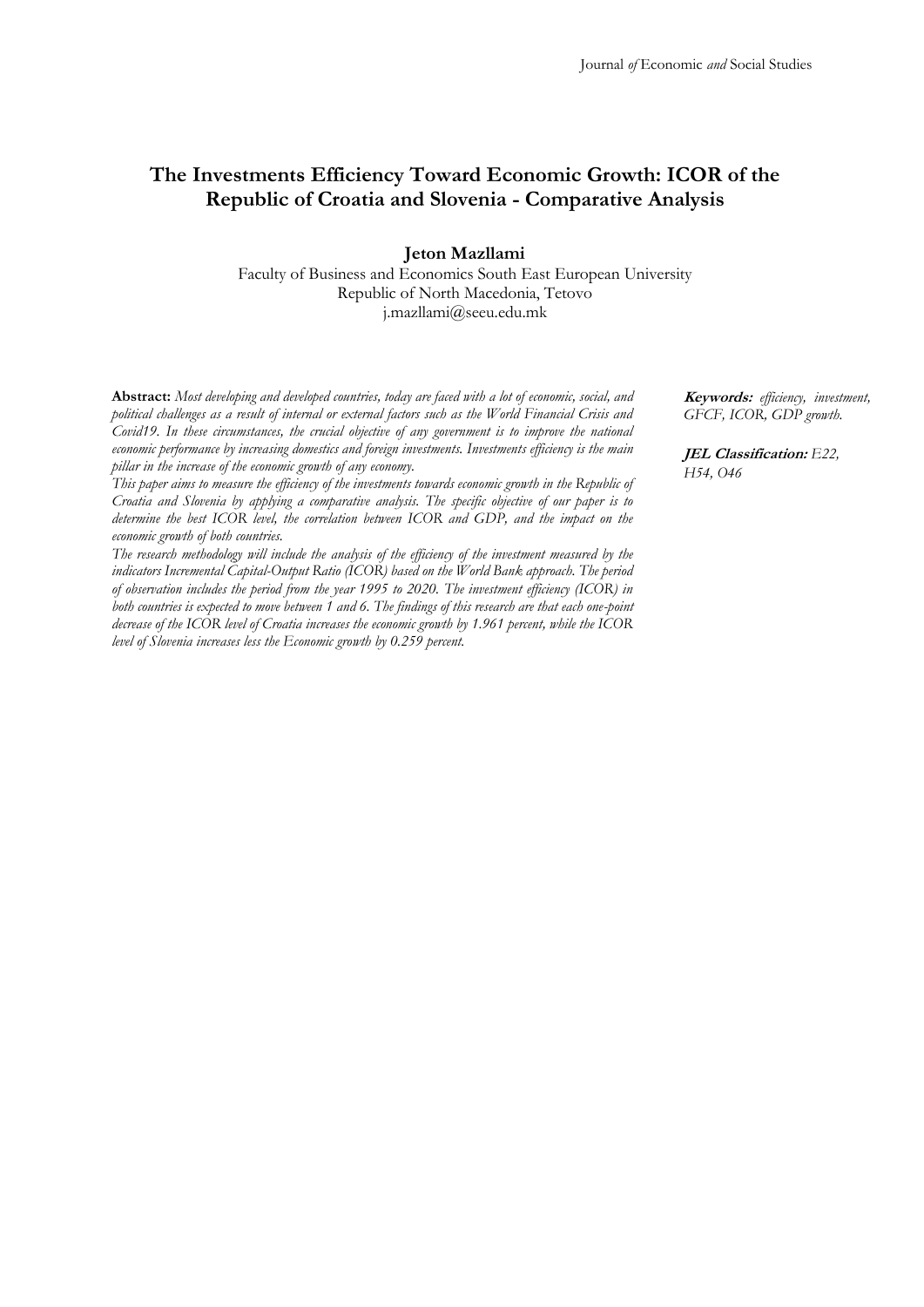#### **Introduction**

The allocation and reallocation of financial resources as well as their efficient utilization perhaps is one of the main issues of management on the micro and macro level. Investment efficiency is a crucial issue for companies' managers and national public finance policymakers. From a microeconomic point of view, making adequate and efficient investment decisions is among the greatest challenges for managers in the world. On the other hand, for local and central governments, the efficiency of public investments is a crucial challenge of good governance. Overall, the good governance of private and public investments is a pillar for stable economic growth and development.

The efficiency of investments is directly reflected in the final output of each company and the national economy as a whole. There are some financial indicators in an overall estimation of the productivity of investments. In this way, one of the most common economic indicators, which measures investment efficiency is the Incremental Capital-Output Ratio (ICOR). Investment efficiency means more final output with less investment so that with less investment capital will realize more marginal outcomes effects (Mazllami, 2007).

Republic of Slovenia and Croatia compared to other republics of former Yugoslavia have achieved the best performance in fulfilling the economic and political criteria of the EU. The economies of these countries are developed based on prudent economic policies. Worth stating that both these economies, from the moment of independence from Yugoslavia, have managed to attract and develop a lot of domestic and foreign investments.

The subject of this research is the efficiency of investments in the economic growth of Croatia and Slovenia. The best indicator which measures investment efficiency is ICOR based on GCF (Gross Capital Formation) or GFCF (Gross Fixed Capital Formation).

This research will address the following questions: What is the impact of investments on economic growth in these economies? What is the investments efficiency situation? Has the economy of the Republic of Slovenia performed better in efficiency compared to the economy of the Republic of Croatia? The answers to these questions will be understood during this research. To answer for investment efficiency, we will analyze the best ICOR score for both countries during the period between the years 1995 to 2020. During the period of our analysis, we should focus our attention on 2009 as a breaking point of the economic growth for both economies as a result of the negative effects of the global financial crisis. Undoubtedly, the next period until 2018 will be marked as a recovery period of economic growth but unfortunately in 2019, the whole world faced the COVID-19 pandemic with very serious consequences on human health and economies as a whole.

We can surely state that the limitation of this scientific work is the relatively small number of variables incorporated in the ICOR model. The difficulty during the work has been the lack of existing research dedicated to the efficiency of investments in the Western Balkans, based on the ICOR indicator. On the other hand, we can say that this paper fills the gap of research in this field.

## **Literature review**

Since the pioneering works of R. Harrod (1939) and E. Domar (1946), through the works of N.R. Kaldor (1957), R. Solow (1956), E. Phelps (1961) and, thirty years after, the birth of the endogenous growth theory P. Romer (1986), R. Lucas (1988), R. Barro (1988), Bencivenga & Smith (1991), to its most recent developments (theories of "pro-poor" growth and "inclusive" growth) and the "alternative" growth theories (Setterfield, 2010), productive investment, labor has always been regarded as the pillar engine of growth along (Berthomieu et al., 2016).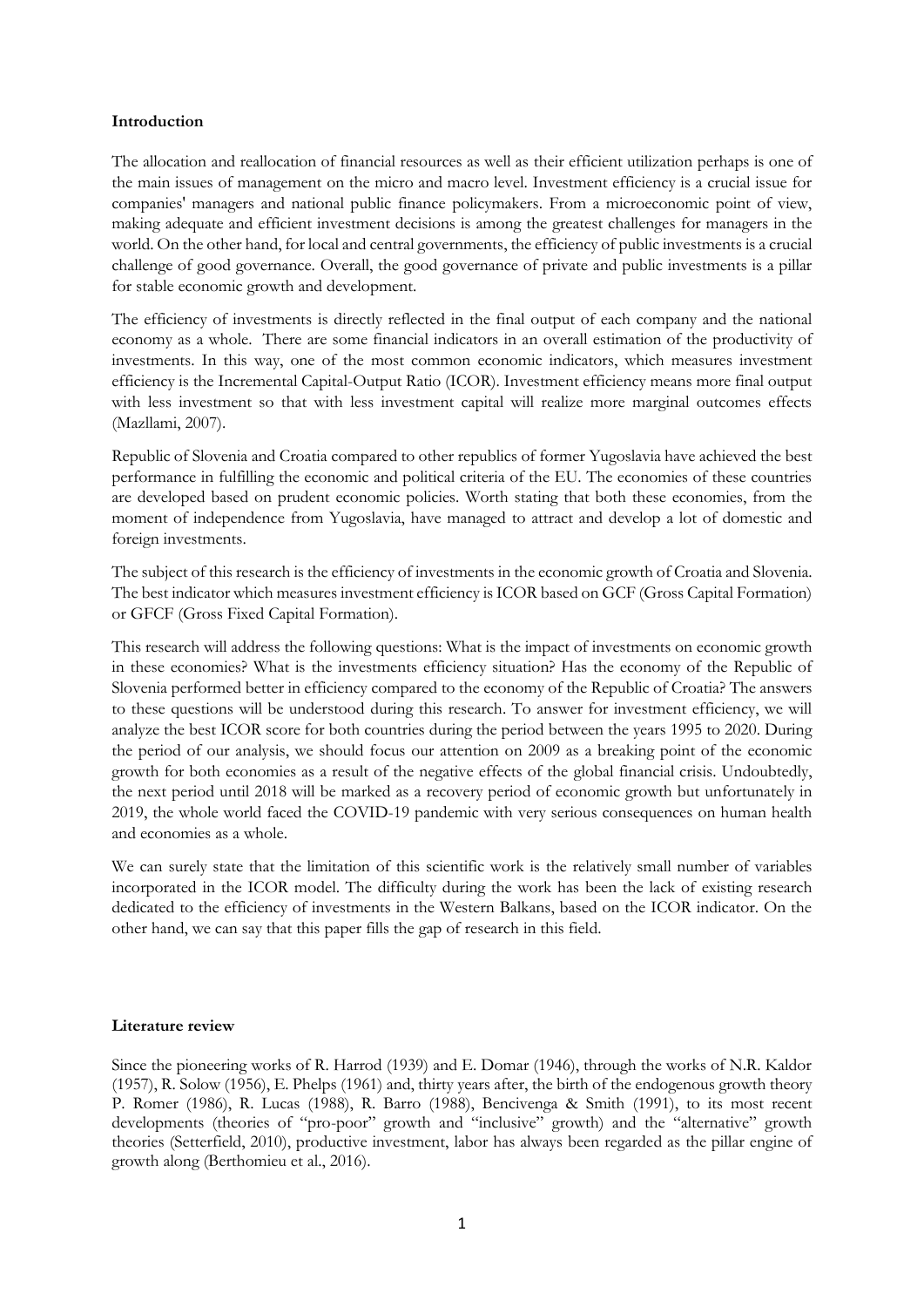During the last two decades' economic researchers have been dedicated to measuring the efficiency of investments through ICOR. The World Bank in investment reports for many countries analyses investment efficiency as a very important indicator of economic growth. From a lot of research papers is noteworthy that today's ICOR's indicator for developing economies is usually higher but for developed economies is low because they are more efficient and effective in the exploitation of investments. Unfortunately, it is worth noting that there is a gap in terms of research dedicated to investment efficiency in the Western Balkans and beyond.

In the following section, we present the authors who have contributed to the research of the efficiency of investments based on the ICOR indicator in Western Balkan and Europe.

Ivo Vinski (1961) is considered the first researcher who provided a concrete estimation of all physical assets in former Yugoslavia from the year 1909 to the year 1951. According to his assessment, the ICORE value has moved between 4.5 and 7.5.

Lovrinčević et al. (2004) in their paper have calculated the ICOR for Croatia for the period 1994 - 2002. According to them, the average ICOR value for Croatia was 4.9.

Antiochou (2011) has calculated ICOR for Croatia, Albania, Bosnia and Herzegovina, FYROM, and Serbia for the period 1998 - 2009. His estimate was based using mean real growth rates and net fixed capital investment series.

Gabrisch (2014) has calculated the value of ICOR on the one hand for Western Balkan countries with Croatia and on the other hand Czech Republic, Hungary, Poland, Slovak Republic, and Slovenia as new EU members. The author has made a comparison among Western Balkan countries and has found surprisingly low ICOR values. It is worth noting the ICORE values 0.7 for Serbia and a negative ICORE value for Macedonia.

Ivanovic (2015) has found that the ICOR coefficient in Croatia has an increasing trend, this means that the efficiency of domestic investment fell and that FDI leads to a decrease in domestic investment.

Berthomieu et al. (2016) has calculated the value of ICOR for WB countries during the period 2001-2012. This period was used as the reference period to calculate mean growth rates and average net investments and a one-year lag was used as suggested by the literature. The results obtained from their research show strange results in Serbia and Macedonia one unit of output is produced with less than one unit of physical capital and thus that the stock of capital is used more efficiently than in the United States or Germany.

Nikolic & Kovacevic (2019) have analyzed the ICOR based on GFCF. The focus of their study was the EU and the case of the Serbian economy. They have measured the ICORE of the public and private sectors and after that the total ICOR. They concluded that for dynamic economic growth it is necessary to increase the investment rate but most important is to make productive and efficient investments.

Mazllami & Aziri (2019) in their research paper have assessed the value of ICOR for the Republic of North Macedonia and the Republic of Albania. The authors conducted a comparison between the efficiency of investment of North Macedonia and Albania. The period of their research was 1993-2017. The authors' findings were that the Republic of North Macedonia has the 13th best ICOR values compared to the Republic of Albania with the 7th. In general, the efficiency of the investments after the financial crisis from the year 2009 to the year 2017 in both countries was very low.

## **Methodology of the Empirical Research**

Nowadays, a large number of researchers calculate investment efficiency by utilizing the incremental capitaloutput ratio (ICOR). The incremental capital coefficient falls within a group of non-simultaneous marginal capital coefficients. This indicator represents the ratio between the discrete increment of fixed capital (ΔK) and the growth of gross domestic product  $(\Delta Y)$  so that the capital increase is measured for the previous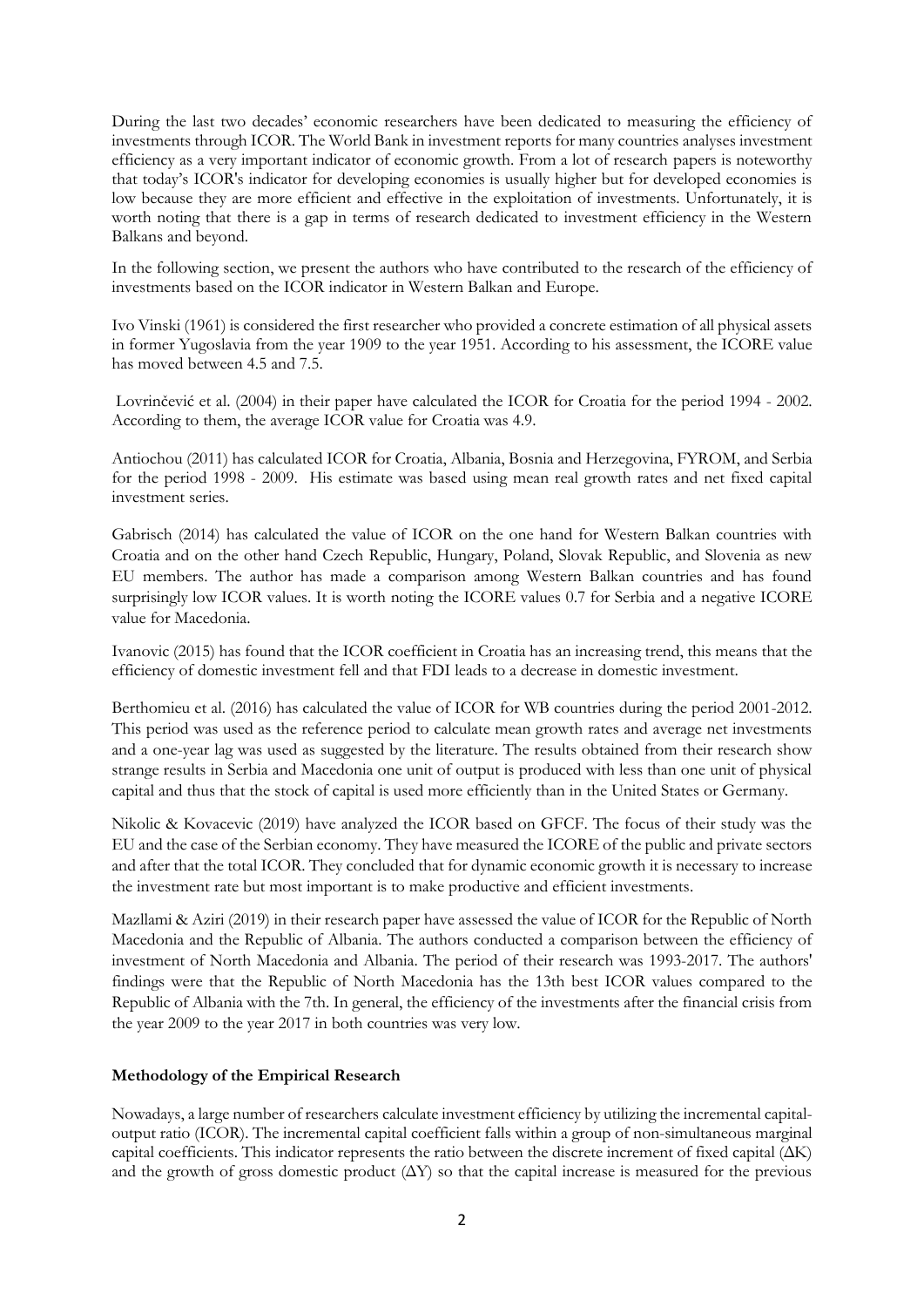year (t-1) while the growth of the gross domestic product is measured for the current year (t) (Mazllami, 2019).

| Table 1. Formulas of measure investment efficiency |  |  |
|----------------------------------------------------|--|--|
|                                                    |  |  |

| $n-1$<br>$ICOR = \frac{K_{n-1} - K_{m-1}}{Y_n - Y_m} = \frac{\Delta K}{\Delta Y} = \frac{\frac{\Delta K}{m-1}}{N}$<br>$\boldsymbol{m}$ | The time interval (t) for ICOR calculation is defined<br>as the period (n-m). Current year (n), Year ago (m).<br>$\bullet$ (K) is the value of Gross Fixed Capital Formation,<br>$\bullet$ (Y) is the Gross Domestic Product (GDP). |
|----------------------------------------------------------------------------------------------------------------------------------------|-------------------------------------------------------------------------------------------------------------------------------------------------------------------------------------------------------------------------------------|
| $\text{ICOR} = \frac{\text{GFCF}_{t-1}}{\text{GDP}_{t} - \text{GDP}_{t-1}}$                                                            | Gross Fixed Capital Formation (GFCF)<br>Gross Domestic Product (GDP)<br>Current year (t), Previous year (t-1)                                                                                                                       |
| $ICOR = \frac{GI_{t-1}}{\Delta Y} = \frac{GCF_{t-1}}{GDP_t - GDP_{t-1}}$                                                               | Gross Investment $(GI) = Gross$ Capital Formation<br>(GCF)<br>$\Delta Y = GDP_{(t)} - GDP_{(t-1)}$<br>Current year (t), Previous year (t-1)                                                                                         |

Source: Authors' work based on World Bank (2018)

According to the ICOR rules, if the ICOR value is low, then the GDP growth is expected to be high and vice versa. Additionally, in cases where the ICORE value is negative, the situation of the national economy is characterized by disinvestment and recession.

The Republic of Slovenia is a member of the EU earlier than Croatia, which provides us with the assumption that the impact of ICOR Slovenia on GDP growth is higher than that of Croatia. The model of measuring the impact of ICOR on GDP growth includes only two variables. In this way, we will use the OLS method of estimation of the one-factor econometric model. The simple classic econometric model has therefore the following form:

$$
Y_i = \beta_0 + \beta_1 X_1 + u_i \tag{1}
$$

If in the equation "(1)" we would replace the dependent variable (Y) with a nominal growth rate of GDP (g) and the independent variable  $(X_1)$  with ICOR, then we can obtain the equation "(2)":

$$
g_i = \beta_0 + \beta_1 ICOR_i + u_i \tag{2}
$$

#### **The efficiency of investments (ICOR) of the Republic of Croatia and Slovenia**

The study aims are to provide an analysis of the value of the ICORR in Croatia and Slovenia with a comparative approach. From the measurements of the empirical research, we should result in answers to our research questions and assumption.

The research period for both countries is between the years 1995 and 2020. According to the formulas depicted in Table 1, the measurement of ICOR will be assessed on these relevant variables depicted in Table 2.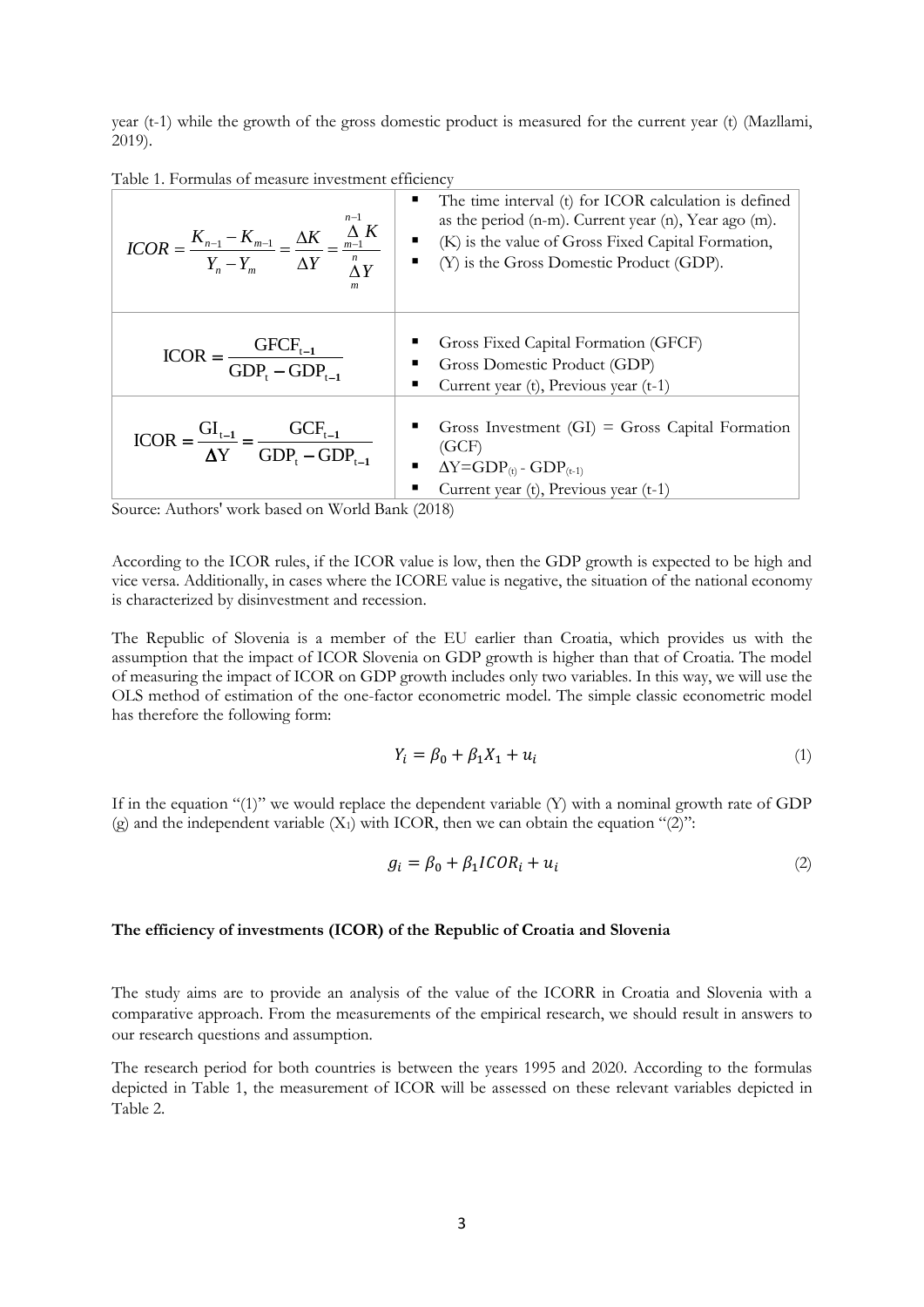Table 2. Description of variables

| Gross Capital Formation (Euro)<br>Gross Capital Formation (% of GDP) |
|----------------------------------------------------------------------|
|                                                                      |
|                                                                      |
| Gross Fixed Capital Formation (Euro)                                 |
| Gross Fixed Capital Formation (% of GDP)                             |
| Gross Domestic Product (Euro)                                        |
| GDP (annual nominal growth rate $\%$ )                               |
| GDP (annual real growth rate %)                                      |
| Incremental Capital Output Ratio (>0)                                |
| $C = A A$ $A$                                                        |

Source: Author's interpretation, based on Eurostat Database, 2021

#### **Data, Investments background and GDP growth in the Republic of Croatia**

The investments and economic growth on the economy of the Republic of Croatia during the period 1995 - 2020 have had a positive trend with three breakpoints on 1997, 2009, and 2019 (see Table 3):

- There is a positive trend of Gross Capital Formation on average of 8.76 billion € and an average of 23.37 % of GDP, where GCF<sub>Min</sub>=3.0 billion  $\epsilon$  in the year 1995, and GCF<sub>Max</sub>=14.75 billion  $\epsilon$  in the year 2008.
- There is a positive trend of Gross Fixed Capital Formation an average of 7.83 billion € and is an average of 20.89% of GDP, where GFCF<sub>Min</sub>=2.5 billion  $\epsilon$  in the year 1995, and GFCF<sub>Max</sub>=13.53 billion  $\epsilon$  in the year 2008.
- There is a positive trend of nominal GDP growth rate from 1996 till 1997, 1999 until 2008 and from 2010 till 2019. The negative GDP growth rate is recorded in the years 1999 (-3.55%), 2009 (- 5.96) and 2020 (-9.46%).

Analyzing the line trend of GCF and GFCF (Chart 1), we can conclude that from the year 1995 to the year 2008 Croatia marks growth, but with a small deviation while from the year 1998 to the year 1999 they cross down. From the year 2010 until 2014 the positive trends were changed as a result of the impact of the global financial crisis. Unfortunately, during this period, the Croatian economy showed negative net investments (GCF-GFCF), therefore this period was called disinvestment. The state of these indicators was changed with a growing tendency and a significant positive difference between GCF and GFCF from the year 2014 until the year 2019. The situation has worsened in the year 2019 as a result of the COVID-19 pandemic which will hurt the health of citizens and the economy in general.

| Year | <b>GCF</b>        | <b>GCF</b>   | <b>GFCF</b>       | <b>GFCF</b>           | GDP                 | $GDP$ nom | GDP real |
|------|-------------------|--------------|-------------------|-----------------------|---------------------|-----------|----------|
|      | (mil $\epsilon$ ) | $\%$ of GDP) | (mil $\epsilon$ ) | $(\% \text{ of GDP})$ | $(mil \mathcal{E})$ | (a.g. %)  | (a.g. %) |
| 1995 | 3,004.80          | 17.18        | 2,500.90          | 14.30                 | 17,488.80           | n.d.      | n.d.     |
| 1996 | 3,911.40          | 20.53        | 3,486.00          | 18.30                 | 19,049.18           | 8.92      | 5.90     |
| 1997 | 5,416.90          | 25.61        | 4,569.60          | 21.60                 | 21,155.56           | 11.06     | 6.20     |
| 1998 | 4,983.50          | 21.87        | 4,762.80          | 20.90                 | 22,788.52           | 7.72      | 2.30     |
| 1999 | 4,705.30          | 21.41        | 4,659.70          | 21.20                 | 21,979.72           | $-3.55$   | $-0.90$  |
| 2000 | 4,735.50          | 20.23        | 4,704.00          | 20.10                 | 23,402.99           | 6.48      | 2.90     |
| 2001 | 5,510.20          | 21.44        | 5,293.60          | 20.60                 | 25,697.09           | 9.80      | 3.00     |
| 2002 | 7,039.40          | 24.78        | 6,364.00          | 22.40                 | 28,410.71           | 10.56     | 5.70     |
| 2003 | 8,642.40          | 28.12        | 7,929.00          | 25.80                 | 30,732.56           | 8.17      | 5.60     |
| 2004 | 9,004.70          | 26.92        | 8,597.40          | 25.70                 | 33,452.92           | 8.85      | 4.20     |
| 2005 | 9,847.30          | 26.96        | 9,276.20          | 25.40                 | 36,520.47           | 9.17      | 4.30     |

Table 3. GCF, GFCF and GDP growth of the Republic of Croatia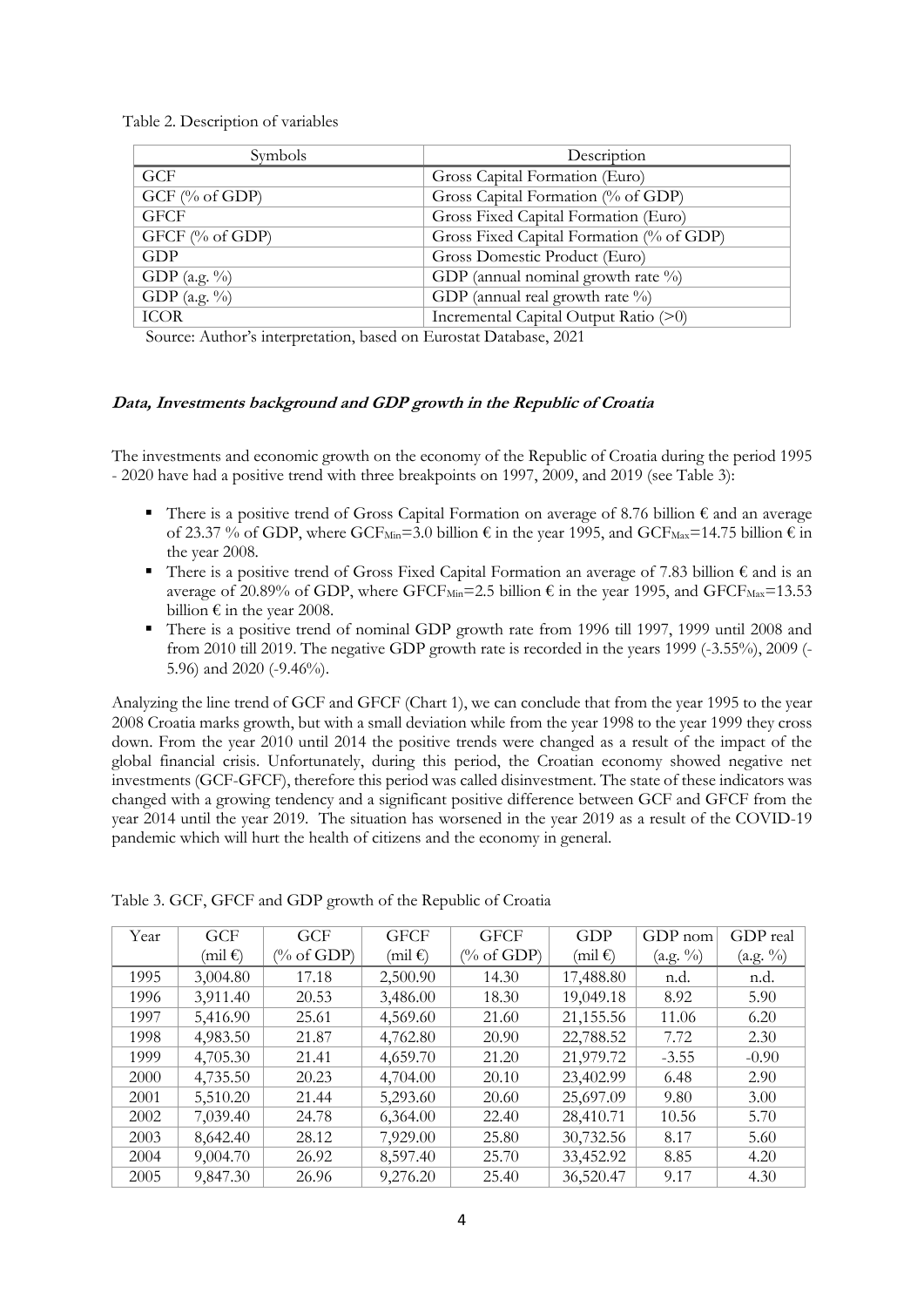| 2006 | 11,730.40 | 29.21 | 10,683.30 | 26.60 | 40,162.78 | 9.97    | 5.00    |
|------|-----------|-------|-----------|-------|-----------|---------|---------|
| 2007 | 12,763.90 | 29.06 | 11,771.70 | 26.80 | 43,924.25 | 9.37    | 5.10    |
| 2008 | 14,746.60 | 30.75 | 13,525.90 | 28.20 | 47,964.18 | 9.20    | 1.90    |
| 2009 | 11,336.30 | 25.13 | 11,366.80 | 25.20 | 45,106.35 | $-5.96$ | $-7.30$ |
| 2010 | 9,540.80  | 21.13 | 9,573.70  | 21.20 | 45,158.96 | 0.12    | $-1.30$ |
| 2011 | 8,958.20  | 19.95 | 9,069.90  | 20.20 | 44,900.50 | $-0.57$ | $-0.20$ |
| 2012 | 8,277.20  | 18.83 | 8,617.70  | 19.60 | 43,967.86 | $-2.08$ | $-2.40$ |
| 2013 | 8,494.40  | 19.43 | 8,610.70  | 19.70 | 43,709.14 | $-0.59$ | $-0.40$ |
| 2014 | 8,222.40  | 18.99 | 8,356.50  | 19.30 | 43,297.93 | $-0.94$ | $-0.30$ |
| 2015 | 9,193.10  | 20.55 | 8,721.30  | 19.50 | 44,724.62 | 3.30    | 2.40    |
| 2016 | 9,800.20  | 21.07 | 9,350.30  | 20.10 | 46,518.91 | 4.01    | 3.50    |
| 2017 | 10,830.50 | 22.05 | 9,824.30  | 20.00 | 49,121.50 | 5.59    | 3.40    |
| 2018 | 12,177.00 | 23.48 | 10,578.80 | 20.40 | 51,856.86 | 5.57    | 2.80    |
| 2019 | 12,283.30 | 22.62 | 11,401.70 | 21.00 | 54,293.81 | 4.70    | 2.90    |
| 2020 | 12,635.60 | 25.71 | 10,961.80 | 22.30 | 49,156.05 | $-9.46$ | $-8.00$ |
| Ø    | 8,761.20  | 23.37 | 7,830.61  | 20.89 | 37,482.39 | 4.38    | 2.17    |

Table 3 (Cont'd) Source: Author's calculation based on Eurostat Database, 2021

Figure 1**.** The trend of GCF, GFCF, and GCF-GFCF line, Croatia (in millions of Euros)



Source: Authors' work based on Eurostat Database, 2021 **Data, Investments background and GDP growth in the Republic of Slovenia**

The investments and economic growth on the economy of the Republic of Slovenia during the period 1995 - 2020 have had a positive trend with three breakpoints on years 2009 and 2019 (see Table 4):

- There is a positive trend of GCF, where  $GCF_{Min} = 4.16$  billion  $\epsilon$  in the year 1995,  $GCF_{Max} = 12.47$ billion  $\epsilon$  in the year 2008, and a GCF average of 7.66 billion  $\epsilon$  with an average of 23.90 % of GDP.
- There is a positive trend of GFCF, where GFCF<sub>Min</sub>=3.78 billion  $\epsilon$  in the year 1995, GFCF<sub>Max</sub>=11.16 billion  $\epsilon$  in the year 2008, and a GFCF average of 7.83 billion  $\epsilon$  with an average of 20.89% of GDP.
- There is a positive trend of nominal GDP growth rate from 1996 until 2008 and from the year 2010 until the year 2019. During the analyzed period the negative GDP growth rate is recorded in the years 2009 (-4.42%), 2012 (-2.23), and 2020 (-4.58%).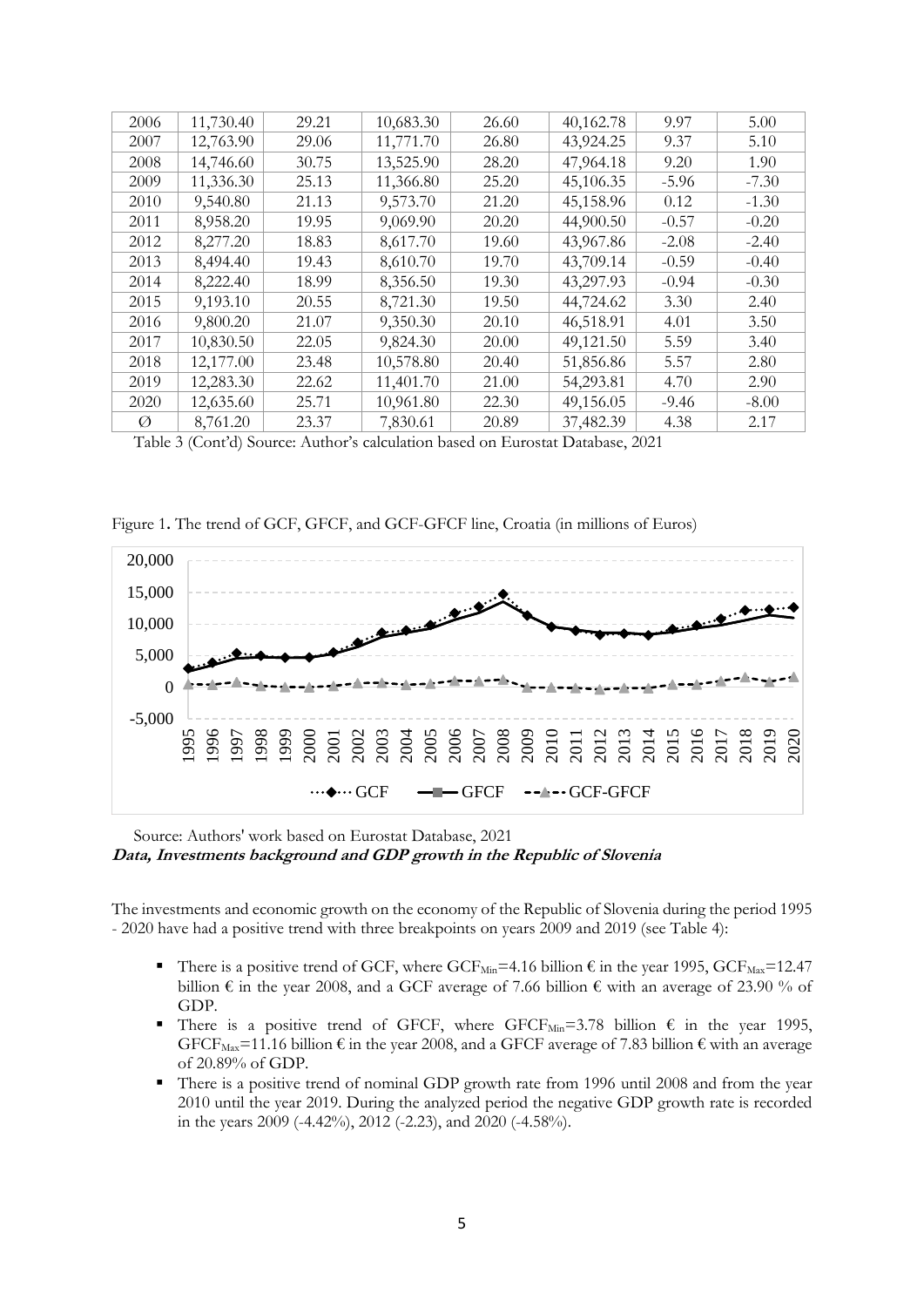| Year | GCF       | GCF                   | <b>GFCF</b> | <b>GFCF</b>           | <b>GDP</b> | GDP nom  | GDP real |
|------|-----------|-----------------------|-------------|-----------------------|------------|----------|----------|
|      | (mil€)    | $(\% \text{ of GDP})$ | (mil€)      | $(\% \text{ of GDP})$ | (mil€)     | (a.g. %) | (a.g. %) |
| 1995 | 4,161.20  | 25.44                 | 3,778.90    | 23.10                 | 16,358.90  | n.d.     | n.d.     |
| 1996 | 4,254.60  | 25.14                 | 4,044.60    | 23.90                 | 16,923.01  | 3.45     | 3.20     |
| 1997 | 4,799.50  | 26.22                 | 4,612.30    | 25.20                 | 18,302.78  | 8.15     | 5.00     |
| 1998 | 5,380.60  | 27.16                 | 5,170.40    | 26.10                 | 19,809.96  | 8.23     | 3.30     |
| 1999 | 6,181.20  | 29.13                 | 5,877.00    | 27.70                 | 21,216.61  | 7.10     | 5.30     |
| 2000 | 6,320.00  | 28.89                 | 5,994.90    | 27.40                 | 21,879.20  | 3.12     | 3.70     |
| 2001 | 6,201.60  | 26.72                 | 6,126.40    | 26.40                 | 23,206.06  | 6.06     | 3.20     |
| 2002 | 6,354.10  | 25.47                 | 6,136.40    | 24.60                 | 24,944.72  | 7.49     | 3.50     |
| 2003 | 6,971.90  | 26.53                 | 6,570.10    | 25.00                 | 26,280.40  | 5.35     | 3.00     |
| 2004 | 7,974.60  | 28.78                 | 7,204.20    | 26.00                 | 27,708.46  | 5.43     | 4.40     |
| 2005 | 8,288.50  | 28.47                 | 7,744.50    | 26.60                 | 29,114.66  | 5.07     | 3.80     |
| 2006 | 9,534.60  | 30.24                 | 8,733.20    | 27.70                 | 31,527.80  | 8.29     | 5.70     |
| 2007 | 11,590.60 | 33.10                 | 10,049.00   | 28.70                 | 35,013.94  | 11.06    | 7.00     |
| 2008 | 12,472.10 | 32.84                 | 11,166.50   | 29.40                 | 37,981.29  | 8.47     | 3.50     |
| 2009 | 8,502.20  | 23.42                 | 8,748.50    | 24.10                 | 36,300.83  | $-4.42$  | $-7.50$  |
| 2010 | 8,131.60  | 22.38                 | 7,666.10    | 21.10                 | 36,332.23  | 0.09     | 1.30     |
| 2011 | 8,038.00  | 21.64                 | 7,391.10    | 19.90                 | 37,141.21  | 2.23     | 0.90     |
| 2012 | 6,800.80  | 18.73                 | 6,899.60    | 19.00                 | 36,313.68  | $-2.23$  | $-2.60$  |
| 2013 | 7,140.20  | 19.55                 | 7,157.30    | 19.60                 | 36,516.84  | 0.56     | $-1.00$  |
| 2014 | 7,291.30  | 19.37                 | 7,191.00    | 19.10                 | 37,649.21  | 3.10     | 2.80     |
| 2015 | 7,445.60  | 19.21                 | 7,247.80    | 18.70                 | 38,758.29  | 2.95     | 2.20     |
| 2016 | 7,452.40  | 18.45                 | 7,028.70    | 17.40                 | 40,394.83  | 4.22     | 3.20     |
| 2017 | 8,622.00  | 20.03                 | 7,877.40    | 18.30                 | 43,045.90  | 6.56     | 4.80     |
| 2018 | 9,713.70  | 21.14                 | 8,821.60    | 19.20                 | 45,945.83  | 6.74     | 4.40     |
| 2019 | 10,026.80 | 20.68                 | 9,503.00    | 19.60                 | 48,484.69  | 5.53     | 3.20     |
| 2020 | 9,533.90  | 20.61                 | 9,206.60    | 19.90                 | 46,264.32  | $-4.58$  | $-5.50$  |
| Ø    | 7,660.91  | 23.90                 | 7,228.73    | 22.55                 | 32,054.45  | 4.32     | 2.43     |

Table 4. GCF, GFCF, and GDP growth of the Republic of Slovenia

Table 4. (continued), Source: Author's calculation based on Eurostat Database, 2021

If we will analyse the trend lines of GCF and GFCF in Slovenia (see Chart 2), we can show that from the year 1995 to the year 2008 these lines are approximately in the same growth tendency. But, with a greater difference of GCF and GFCF in the year 2008. From the year 2009 as a result of the impact of the global financial crisis until 2012 these indicators have reduced. Unfortunately, during the years 2009, 2012 and 2013 Slovenian economy has marked a negative net investment. The situation has improved from the year 2013, with a growing tendency until the year 2019. In the year 2019, we were faced with the COVID-19 pandemic. This COVID-19 pandemic disrupted a lot of economic and financial indicators.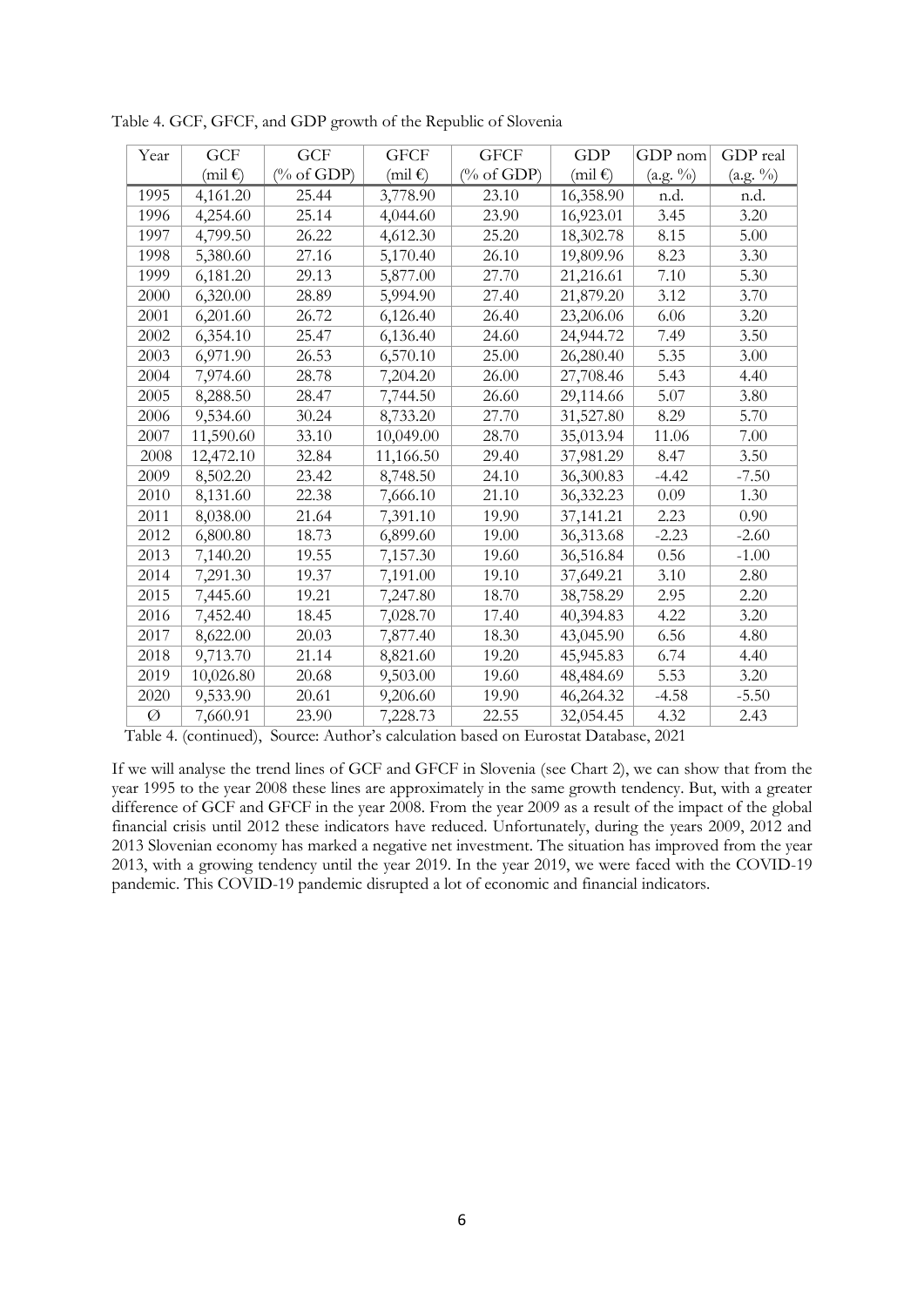



Source: Authors' work based on Eurostat Database, 2021

#### **Measuring of the ICOR score and a comparative analysis between the Republic of Croatia and Slovenia**

To assess the most accurate level of investment efficiency between Croatia and Slovenia we will analyze and compare the ICOR score and nominal rate of GDP growth during the research period.

The economy of Croatia during the analyzing period has marked a good performance based on ICOR and GDP annual growth, except on the years 1999, 2009, 2010, and 2019.

From the measurement of ICOR during 25 years (from 1996 until 2020) presented in Table 5 and Chart 3, we can withdraw the following:

- The best ICOR score (0-1.99), is on 2 years (1996 and 1997).
- The good ICOR score (2-3.99), is on 12 years (2002, 2001, 2020, 2006, 2005, 2003, 2007, 2008, 2000, 1998, 2017 and 2018).
- The low ICOR score (4-5.99), is on 3 years (2019, 2016, and 2015).
- The weak ICOR score  $(>6)$  is in the year 2010.
- The negative ICOR score is on 7 years (2011, 2013, 2014, 2010, 1999, and 2009). These years are characterized by the recession period of Croatia.

| Year | GDP $(n.a.g. %)$ | <b>ICOR</b> | <b>Best ICOR</b>   | <b>ICOR</b> | GDP $(n.a.g.%)$ |
|------|------------------|-------------|--------------------|-------------|-----------------|
|      | (HR)             | (HR)        | score              | (SI)        | (SF             |
| 1996 | 8.92             | 1.93        | Croatia            | 7.38        | 3.45            |
| 1997 | 11.06            | 1.86        | Croatia            | 3.08        | 8.15            |
| 1998 | 7.72             | 3.32        | Slovenia           | 3.18        | 8.23            |
| 1999 | $-3.55$          | $-6.16$     | $(-/+)$ Slovenia * | 3.83        | 7.10            |
| 2000 | 6.48             | 3.31        | Croatia            | 9.33        | 3.12            |
| 2001 | 9.80             | 2.06        | Croatia            | 4.76        | 6.06            |
| 2002 | 10.56            | 2.03        | Croatia            | 3.57        | 7.49            |
| 2003 | 8.17             | 3.03        | Croatia            | 4.76        | 5.35            |
| 2004 | 8.85             | 3.18        | Croatia            | 4.88        | 5.43            |
| 2005 | 9.17             | 2.94        | Croatia            | 5.67        | 5.07            |

Table 5. ICOR score and correlation with a nominal rate of GDP growth, Croatia & Slovenia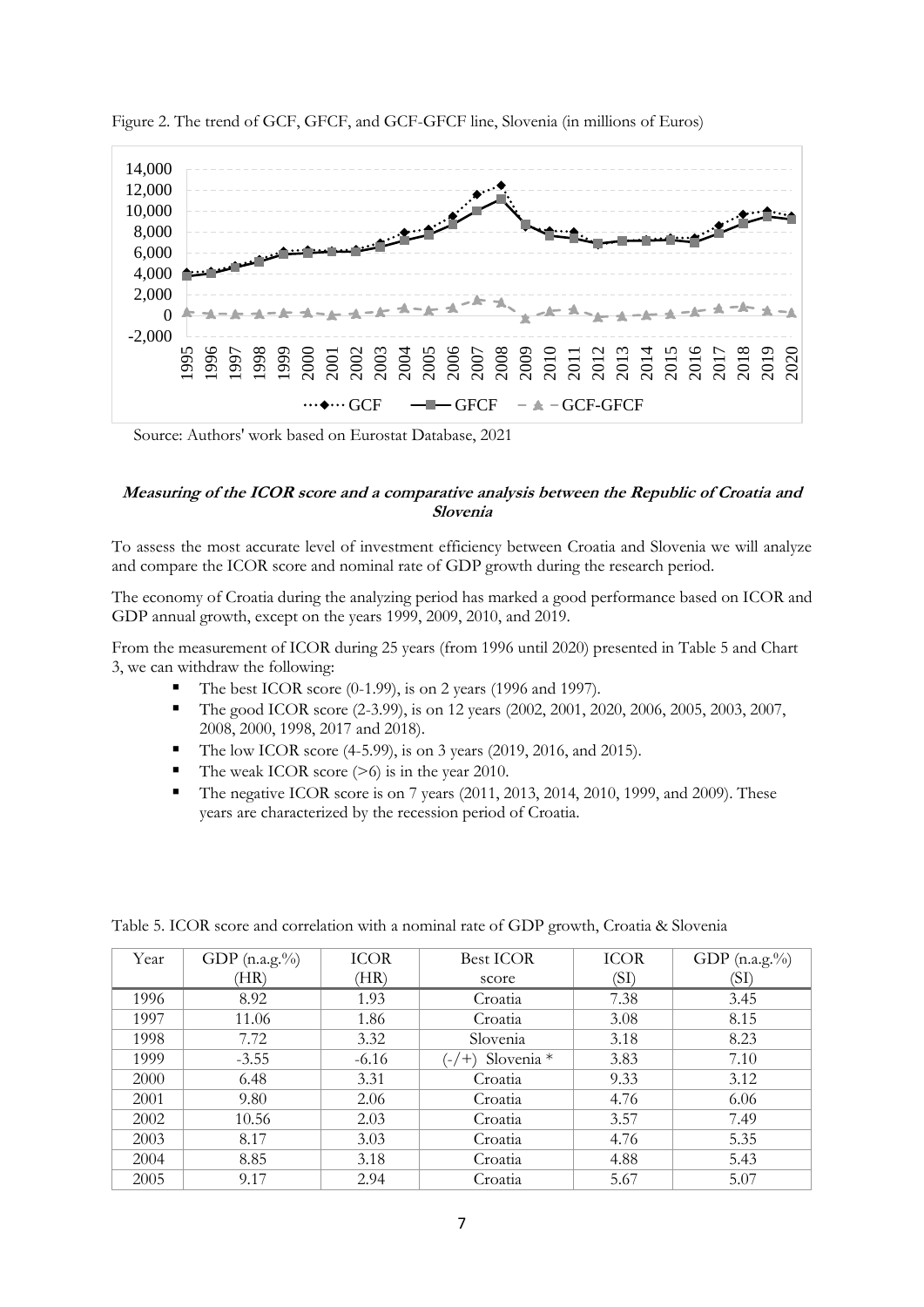| 2006 | 9.97                          | 2.70     | Croatia             | 3.43    | 8.29                          |
|------|-------------------------------|----------|---------------------|---------|-------------------------------|
| 2007 | 9.37                          | 3.12     | Slovenia            | 2.74    | 11.06                         |
| 2008 | 9.20                          | 3.16     | Croatia             | 3.91    | 8.47                          |
| 2009 | $-5.96$                       | $-5.16$  | $(-/-)$ Croatia**   | $-7.42$ | $-4.42$                       |
| 2010 | 0.12                          | 215.47   | Croatia             | 270.79  | 0.09                          |
| 2011 | $-0.57$                       | $-36.91$ | Slovenia<br>$(-/+)$ | 10.05   | 2.23                          |
| 2012 | $-2.08$                       | $-9.61$  | Croatia<br>$-/-$ )  | $-9.71$ | $-2.23$                       |
| 2013 | $-0.59$                       | $-31.99$ | Slovenia<br>$(-/+)$ | 33.48   | 0.56                          |
| 2014 | $-0.94$                       | $-20.66$ | Slovenia<br>$(-/+)$ | 6.31    | 3.10                          |
| 2015 | 3.30                          | 5.76     | Croatia             | 6.57    | 2.95                          |
| 2016 | 4.01                          | 5.12     | Slovenia            | 4.55    | 4.22                          |
| 2017 | 5.59                          | 3.77     | Slovenia            | 2.81    | 6.56                          |
| 2018 | 5.57                          | 3.96     | Slovenia            | 2.97    | 6.74                          |
| 2019 | 4.70                          | 5.00     | Slovenia            | 3.83    | 5.53                          |
| 2020 | $-9.46$                       | $-2.39$  | (-/-) Croatia       | $-4.52$ | $-4.58$                       |
|      | Correlation (HR) = $-0.01902$ |          |                     |         | Correlation (SI) = $-0.19817$ |

Table 5. (Cont'd)Source: Author's calculation based on Eurostat Database, 2021

\* (-/+) ICOR Slovenia = *ICOR of Slovenia is a positive but ICOR of Croatia is a negative* \*\* (-/-) ICOR Croatia = *Best ICOR for Croatia where both countries have a negative ICOR*

| Chart 3. The trend of ICOR (right axis) and nominal GDP growth (%) (left axis), Croatia |  |  |  |  |  |  |  |  |
|-----------------------------------------------------------------------------------------|--|--|--|--|--|--|--|--|
|-----------------------------------------------------------------------------------------|--|--|--|--|--|--|--|--|



Source: Authors' work based on Eurostat Database, 2021

The economy of Slovenia during the period of analysis has noted a good performance of nominal GDP growth based on ICOOR, except on the years 1999, 2009, 2010, and 2019.

From the measurement of ICOR in Slovenia during 25 years (from 1996 until 2020) presented in Chart 4 and 5, we can withdraw the following:

- $\blacksquare$  Have not the best ICOR score (0-1.99) during the period,
- The good ICOR score (2-3.99), are on 10 years (2007, 2017, 2018,1997, 1998, 2006, 2008, 2019, 2002 and 1999)
- The low ICOR score (4-5.99), is on 5 years (2016, 2001, 2003, 2004 and 2005
- The weak ICOR score (>6) is on 7 years (2014, 2015, 1996, 2000, 2011, 2013, and 2010).

The negative ICOR score is on 3 years (2020, 2009, 2012). These years are characterized by the recession period of Slovenia.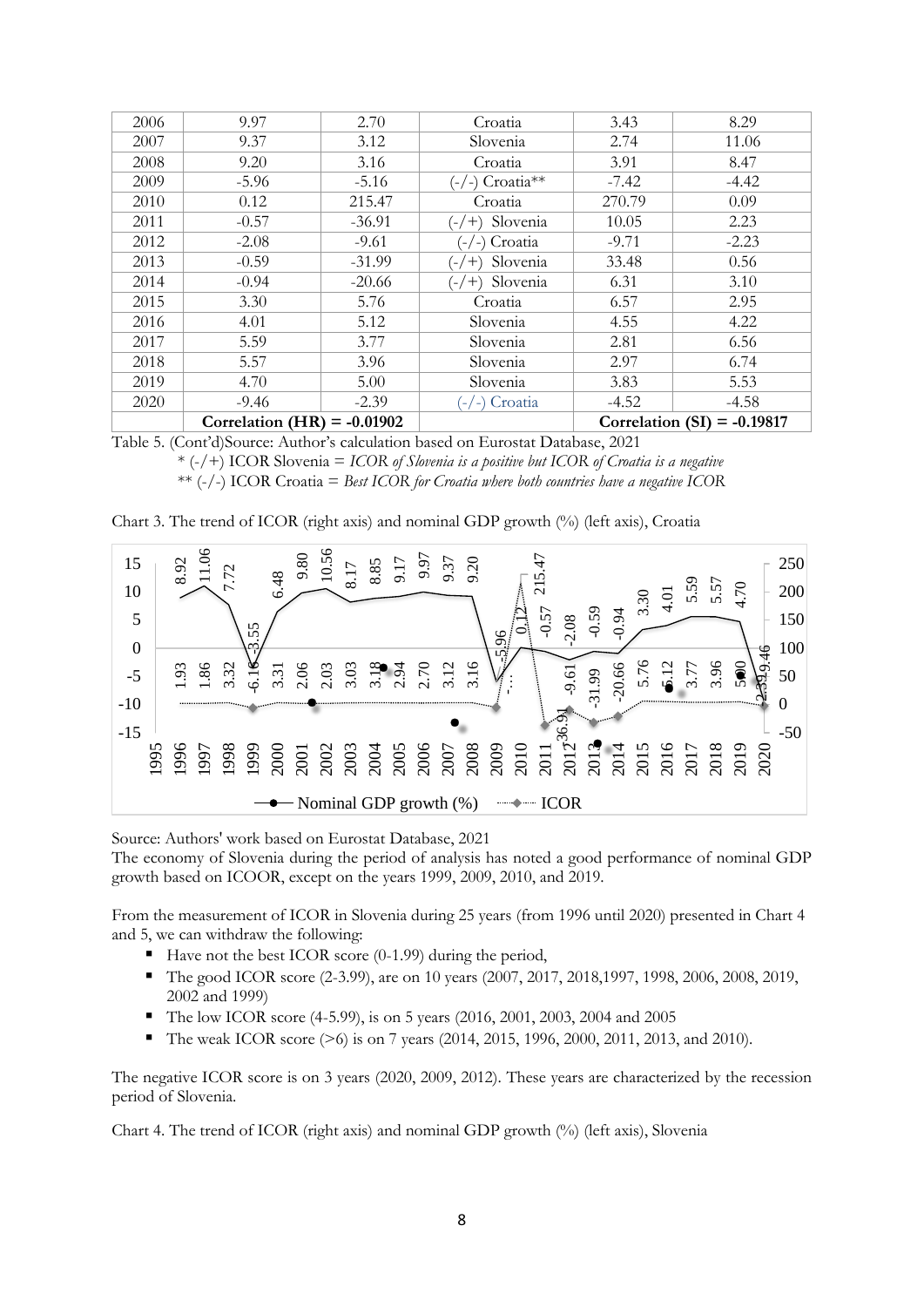

Source: Authors' work based on Eurostat Database, 2021

#### **Results and Discussion**

Based on research measured in Table 5, on one hand, we can say that some of the ICOR values in both countries are negative (7-years for Croatia and 3-years for Slovenia), therefore ICOR values of these years aren't significant. In this case, Croatia for the same 4 years as Slovenia has noted a negative ICOR versus a positive ICOR for Slovenia (for this year Slovenia has the best efficiency of investment). Comparison values between Croatian and Slovenian ICOR for the analyzed period are expressed as follows (Chart 5):

Figure 5. ICOR evaluation, Republic of Croatia (HR) vs Slovenia (SI) (1996-2020)



Source: Author's calculation based on Eurostat Database, 2021

The findings of the last analysis include the following:

- The Republic of Croatia has 12 best ICOR score versus 6 of Slovenia
- The Republic of Croatia has the 3 best ICOR scores versus Slovenia when both countries have a negative ICOR value (Best [-/-] ICOR) (although when the value is negative it does not matter to discuss).
- The Republic of Slovenia has the 4 best ICOR scores versus Croatia in conditions when Croatia has a negative ICOR while Slovenia has a positive ICOR (Best [-/+] ICOR).
- **•** The Republic of Croatia has the Worst ICOR score for 10 years while the Republic of Slovenia has it for 15 years.

In our estimation, we did not take into consideration the negative values of ICOR and GDP growth as well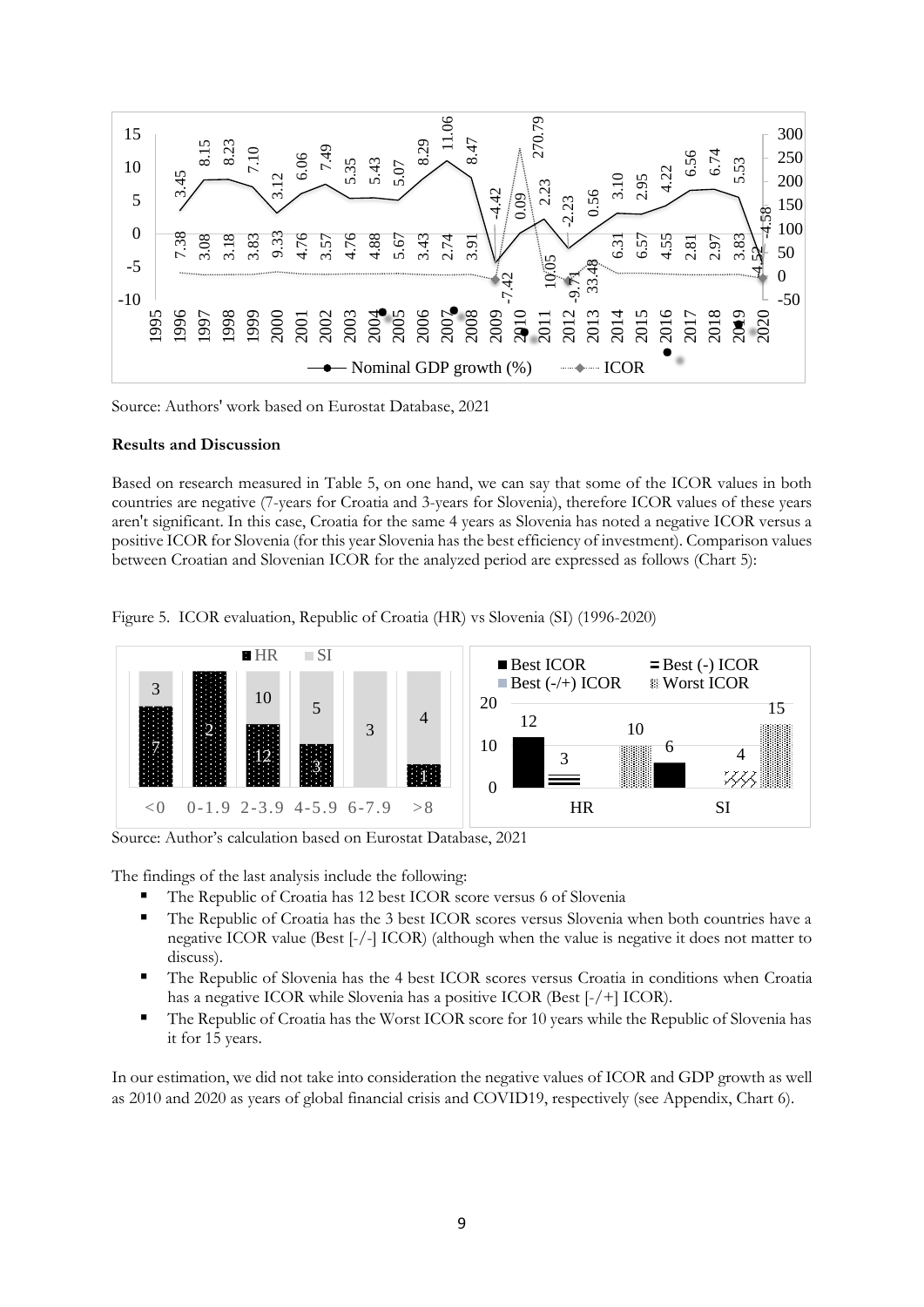The research concludes that there is a negative correlation between ICOR and economic growth (g) in Croatia with -0.931and is higher than in Slovenia -0.668 (see Table 6). Results for both countries are statistically significant ( $p<0.0001$ ) and according to the ICOR rule. The finding has a slightly different estimation from the one depicted in Table 5 which utilized the negative values of ICOR.

|                                                                      | gh          | ICORh |    |              | gs          | ICORS |  |  |
|----------------------------------------------------------------------|-------------|-------|----|--------------|-------------|-------|--|--|
| gh<br><b>I</b> CORh                                                  | $-0.931***$ |       | gs | <b>ICORS</b> | $-0.668***$ |       |  |  |
| * p<0.05, ** p<0.01, *** p<0.001<br>* p<0.05, ** p<0.01, *** p<0.001 |             |       |    |              |             |       |  |  |

Table 6. Index of correlation between economic growth (g) and ICOR, Croatia & Slovenia

For estimation of the regression of the one-factor econometric model for both countries, we will use the STATA-16 application with a heteroscedasticity control and normal distribution (see Appendix, Chart 7). As a result of the conducted regression, we obtained these results (see Table 7 and Table 8):

Table 7. Regression between economic growth (g) and ICOR (Slovenia)

| . reg gs ICORs, robust |             |           |         |               |           |                      |
|------------------------|-------------|-----------|---------|---------------|-----------|----------------------|
| Linear regression      |             |           |         | Number of obs | $\equiv$  | 21                   |
|                        |             |           |         | F(1, 19)      | $=$       | 13.65                |
|                        |             |           |         | Prob > F      | $\equiv$  | 0.0015               |
|                        |             |           |         | R-squared     | $\equiv$  | 0.4463               |
|                        |             |           |         | Root MSE      | $=$       | 1.9458               |
|                        |             |           |         |               |           |                      |
|                        |             | Robust    |         |               |           |                      |
| gs                     | Coef.       | Std. Err. | t       | P> t          |           | [95% Conf. Interval] |
| <b>ICORS</b>           | $-.2592217$ | .0701735  | $-3.69$ | 0.002         | -.4060964 | $-1123469$           |
| cons                   | 7.292446    | .5981573  | 12.19   | 0.000         | 6.040488  | 8.544404             |

Source: Authors' Authors' calculation

In Table 7 we show the results of regression economic growth and ICOR Slovenia. By substituting these values in equation one-factorial model "(2)", we will obtain the equation that can be used to predict the value of the economic growth (g) as a dependant variable based on an ICOR value as an independent variable.

The equation is fitted as follow:

$$
g_{(\%)SI} = 7.292446 - 0.2592217 \times ICOR_{SI}
$$
 (3)

#### *Interpretation of regression results:*

- $\blacksquare$  The value of Prob (F) is the p-value of the model. This is the p-value of the model. It tests whether R-square is different from 0. Usually, it needs a p-value to be lower than 0.05. In our case, it's 0.0015 and shows a statistically significant relationship between ICOR and g (%) (Slovenia).
- R-square shows that the variance of economic growth is explained 44.63% by ICOR level.
- For each one-point decrease in ICORE level, economic growth scores increase by 0.259 percent.

Source: Authors' calculation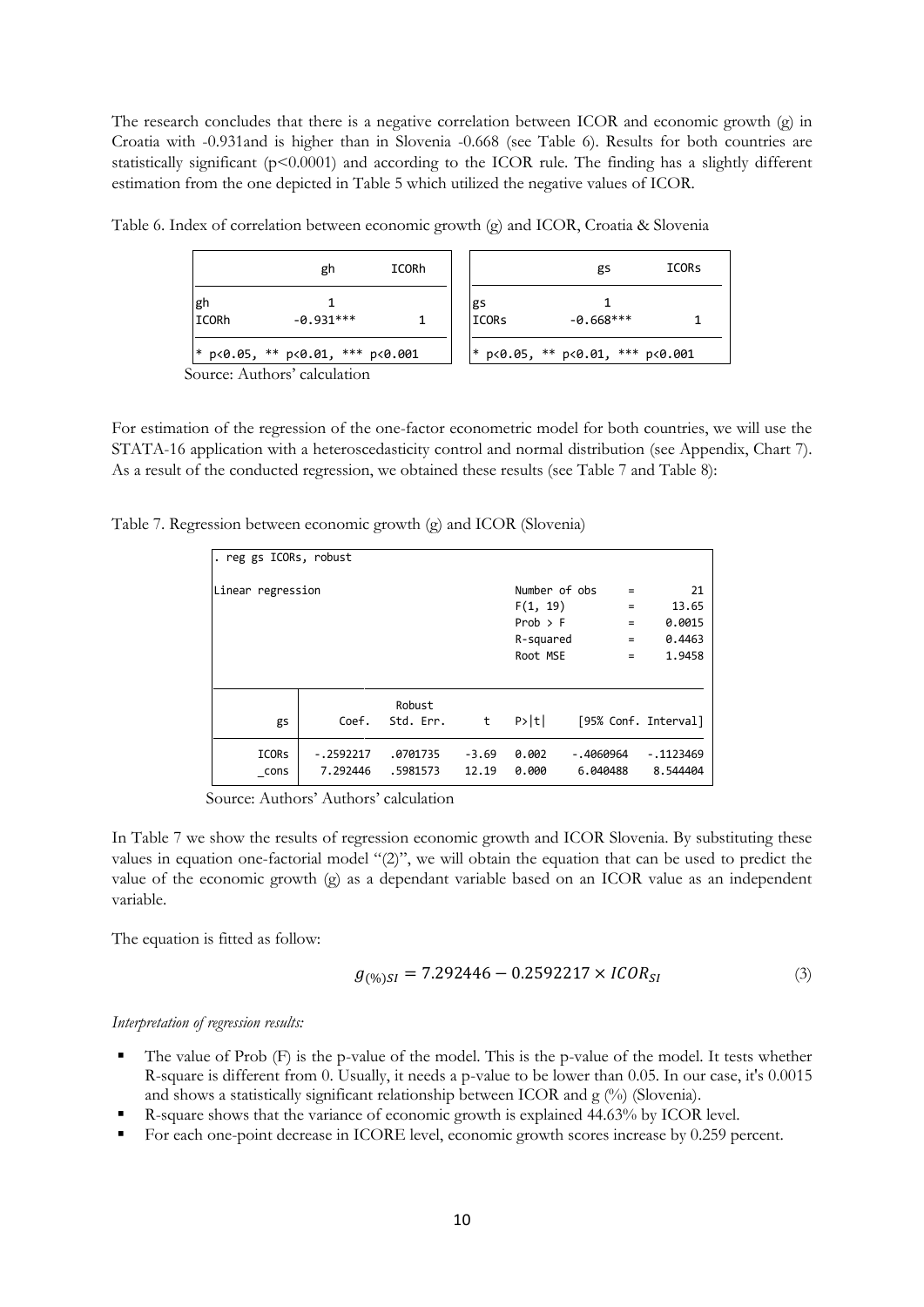- $\blacksquare$  The t-value tests the hypothesis that the coefficient is different from 0. To reject this needs an at-value greater than 1.96 (for 95% confidence). The t-value of ICOR Slovenia is -3.69 and higher than 1.96 which shows the importance of the ICOR coefficient's -0.2592217 in the model.
- P-values test the hypothesis that each coefficient is different from 0. To reject this, the p-value has to be lower than  $0.025 \ (\alpha/2=2.5\%)$ , you could choose also an  $\alpha/2=5\%$  (P-value=0.05). In our case, Pvalue is  $0.002<0.025$ , ICOR is statistically significant in explaining economic growth.

| . reg gh ICORh, robust |                         |                      |                   |                                       |                         |            |                         |
|------------------------|-------------------------|----------------------|-------------------|---------------------------------------|-------------------------|------------|-------------------------|
| Linear regression      |                         |                      |                   | Number of obs<br>F(1, 15)<br>Prob > F |                         | $=$<br>$=$ | 17<br>188.31<br>0.0000  |
|                        |                         |                      |                   | R-squared                             |                         | $\equiv$   | 0.8667                  |
|                        |                         |                      |                   | Root MSE                              |                         | $=$        | .90198                  |
| gh                     | Coef.                   | Robust<br>Std. Err.  | t                 | P> t                                  |                         |            | [95% Conf. Interval]    |
| ICORh<br>cons          | $-1.961057$<br>14.27938 | .1429079<br>.5890494 | $-13.72$<br>24.24 | 0.000<br>0.000                        | $-2.265658$<br>13.02385 |            | $-1.656456$<br>15.53491 |

Table 8. Regression between economic growth (g) and ICOR (Croatia)

Source: Authors' calculation

The final calculated regression values in Table 8 are dedicated to Croatia. Transformation of the equation "(2)" based on results mentioned in the table above will obtain the fitted following form:

$$
g_{(\%)HR} = 14.27938 - 1.961057 \times ICOR_{HR} \tag{4}
$$

*Interpretation of regression results:*

- The Prob (F) value is 0.0000 and shows a statistically significant relationship between ICOR and  $g$  (%) (Croatia).
- R-square shows that the variance of economic growth is explained 89.67% by ICOR level.
- For each one-point decrease in ICORE level (Croatia), economic growth scores (Croatia) increase by 1.961 percent.
- The t-value of ICOR Croatia is -13.27 and higher than 1.96 which shows the importance of the ICOR coefficient's -1.961057 in the model.
- The p-values are 0.000 < 0.05, ICOR is statistically significant in explaining economic growth.

According to our findings, we will reject the first assumption that the Republic of Slovenia has better investment efficiency compared to Croatia. It turned out that the Republic of Croatia is more investment efficient than Slovenia. The ICOR level of Croatia for each one-point decrease, increases economic growth by 1.961 percent, while ICOR level of Slovenia increases less the economic growth by 0.259 percent.

## **Concluding Remarks**

In the ex-YU republics, there are a small number of research papers dedicated to investment efficiency. This research is one of those few works which elaborates on these issues. The basic principle of ICOR is that if any economy reaches the lowest level of ICOR value, it shows the highest degree of efficiency of investments in that economy and is in the right way to increase economic growth.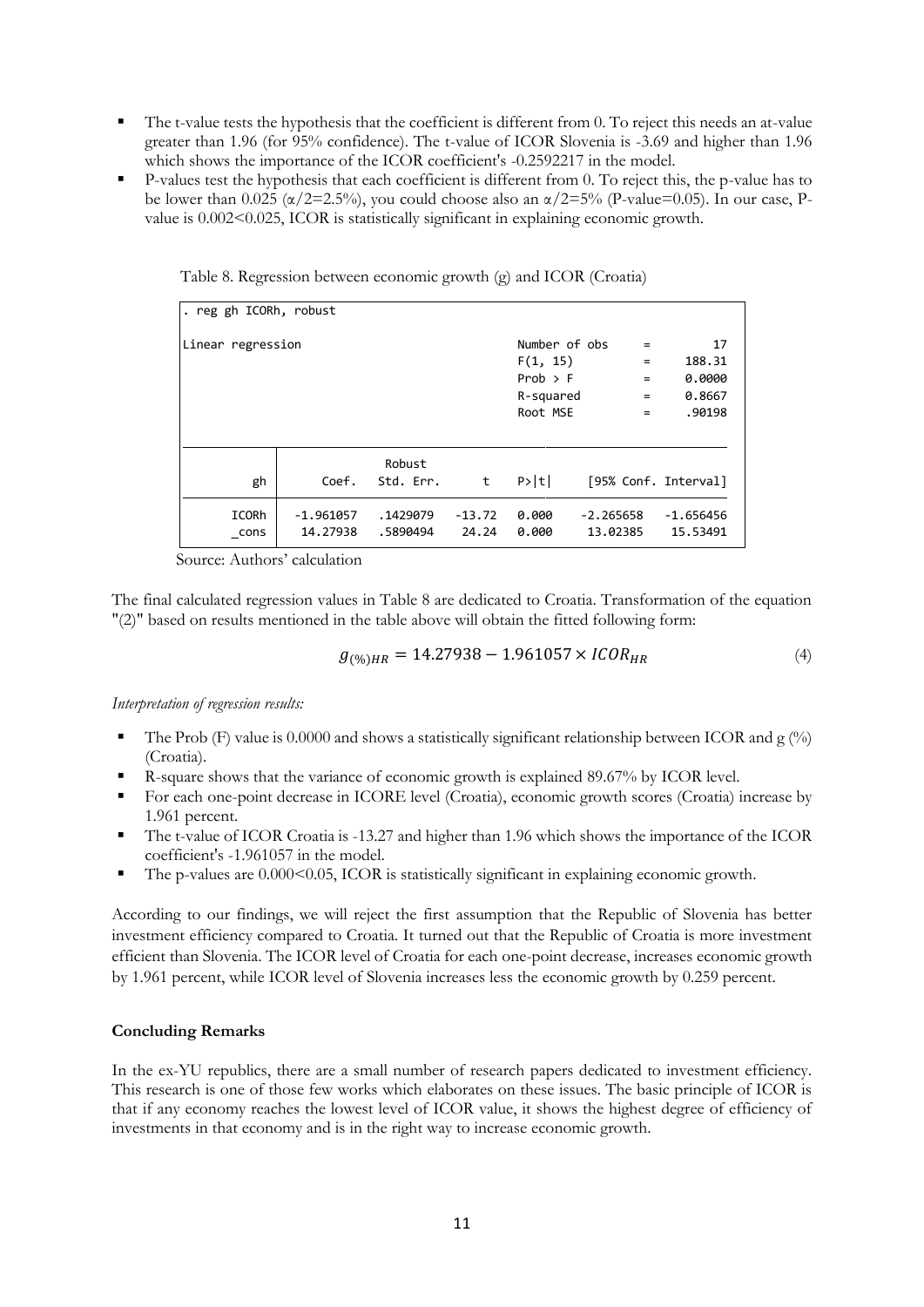According to the findings of our research dedicated to the Republic of Croatia and the Republic of Slovenia, we can summarise as follows:

- During the analyzing period (1996-2020), both countries have noted a negative value of ICOR. The Republic of Croatia has recorded a negative value of ICOR in 7 from 25 years 32% of the analyzing period. While the Republic of Slovenia in 3 from 25 years or 12% of the analyzing period. These values are not significant for commenting-related investments efficiency.
- Values of ICOR into the interval 0-1,99 as the best score, in Croatia, are encountered in 2 years, and in no years in Slovenia, expressed as a percentage 8% for Croatia.
- Values of ICOR into the interval 2-3,99 as a good score, in Croatia, are encountered in 7 years, and in Slovenia in 3 years, expressed this as a percentage is 28% and 12%, respectively.
- Values of ICOR into the interval 4-5,99 as a low score, in Croatia, are encountered in 3 years, and Slovenia in 5 years, expressed this as a percentage is 12% and 20%, respectively.
- Value of ICOR more than 6 consider as a weak score. In Croatia are encountered in a year, in Slovenia in 7 years, expressed this as a percentage is 4% and 28%, respectively.

From the above summary of the two economies, Croatia and Slovenia, we have the right to conclude as follows:

- **•** There is a very strong negative relationship between ICOR and economic growth (g) in Croatia with a correlation index of -0.931 and a strong relationship in Slovenia with a correlation index of -0668. This disproportionate ratio shows that decreasing the ICOR level impact increasing the rate of GDP growth.
- In a condition where we have not taken into consideration the negative values of ICOR as well as 2010 and 2020 as years of the global financial crisis of COVID19, it results that the mean of ICORE of Croatia and Slovenia marks value around 3.51and 6.55, respectively.
- The impact level of ICOR on the economic growth of Croatia and Slovenia shows that each onepoint decrease of the ICOR, should increase Croatia's economic growth by 1.961 and 0.259 percent of Slovenia's economic growth. It follows that there is a difference of 1.702 percent points in favor of the Republic of Croatia.

Some of the findings of this research are in the same direction as the findings of the other authors such are Lovrinčević et al. (2004), Antiochou (2011), Gabrisch (2014) and Ivanović, Igor (2015), Mazllami & Aziri (2019).

While all research papers have certain limitations, these research papers' limitations include the relatively small number of variables of the ICOR ratio, as well as the utilization of the simple model of econometric approach. All these limitations will present an additional opportunity for my future research.

# **References**

Antiochou, Effie. (2011). *Medium-Term Projections of Investment in the Western Balkans*. EIB Working Paper. Retrieved from [https://institute.eib.org/wp](https://institute.eib.org/wp-content/uploads/2019/02/STAREBEI-Sophiaall.pdf)[content/uploads/2019/02/STAREBEI-Sophiaall.pdf](https://institute.eib.org/wp-content/uploads/2019/02/STAREBEI-Sophiaall.pdf)

Barro, Robert J. (1988). *Government Spending in a Simple Model of Endogenous Growth*. RCER Working Papers from the University of Rochester (RCER). Retrieved from <https://ideas.repec.org/p/roc/rocher/130.html>

Bencivenga, Valerie R., & Bruce D. Smith. (1991). Financial Intermediation and Endogenous Growth. *Review of Economic Studies. 1991, Vol. 58,* 195-209. Retrieved from [http://hdl.handle.net/10.2307/2297964](https://econpapers.repec.org/scripts/redir.pf?u=http%3A%2F%2Fhdl.handle.net%2F10.2307%2F2297964;h=repec:oup:restud:v:58:y:1991:i:2:p:195-209.)

Berthomieu, Claude at al. (2016). *Investment for Growth and Development in the Western Balkans.* STAREBEI Research Project EIB Institute University of Nice – Sophia Antipolis (France). Retrieved from <https://institute.eib.org/wp-content/uploads/2019/02/STAREBEI-Sophiaall.pdf>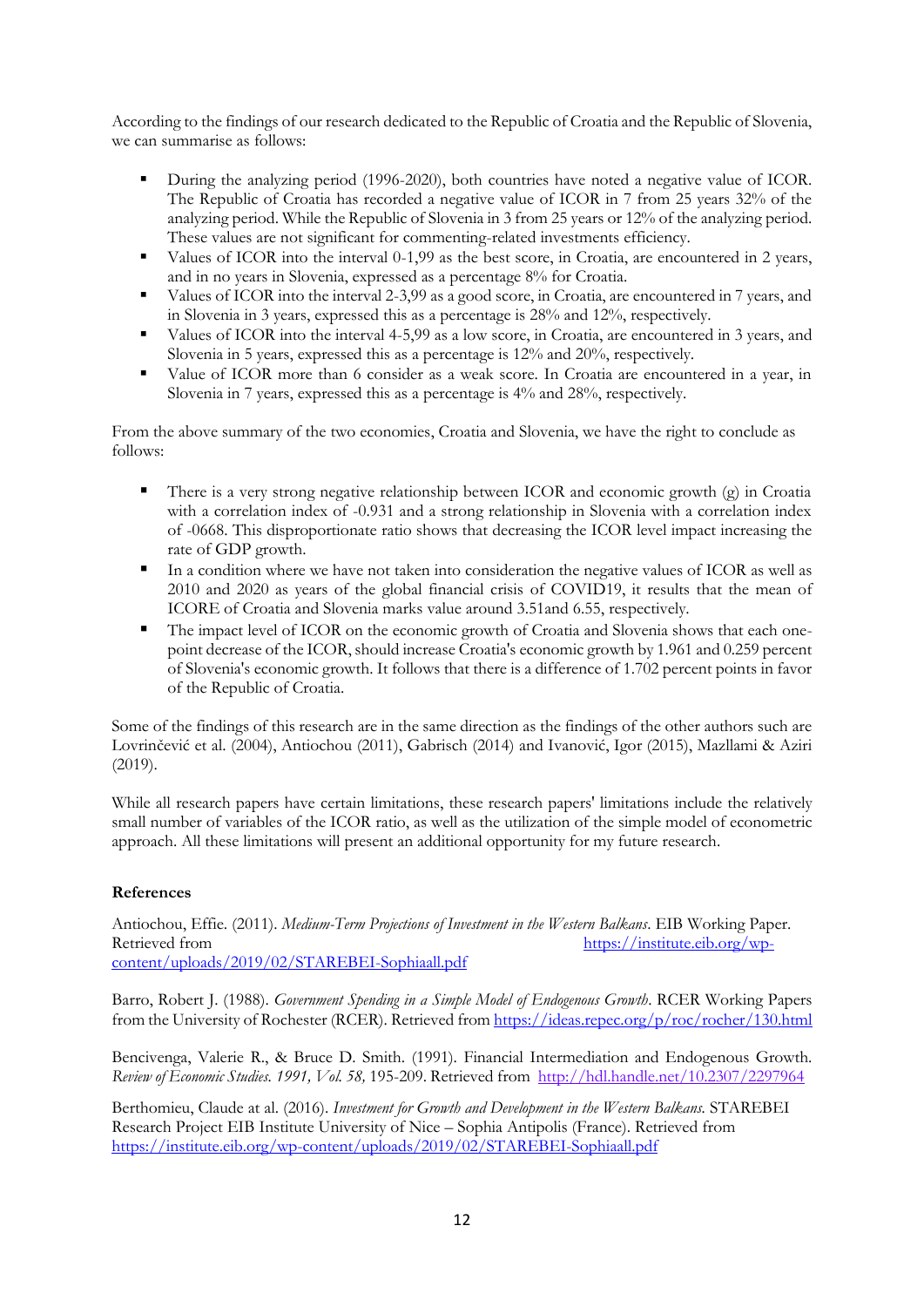Domar, Evsey D. (1946). Capital Expansion, Rate of Growth, and Employment. *Econometrica, Vol. 14, No. 2*, 137-147. Retrieved from <http://www.jstor.org/stable/1905364>

Eurostat Database. (2021). Gross capital formation, Gross fixed capital formation, and GDP growth rate. Data extracted on 28/03/2021 23:45:01 from [ESTAT].

Gabrisch, Hubert. (2014). The binding constraint on growth in less developed Western Balkan countries. *MPRA Paper No. 60020*. Retrieved from <https://mpra.ub.uni-muenchen.de/60018/>

Harrod, Roy F. (1939). An Essay in Dynamic Theory. *The Economic Journal, Vol. 49, No. 193*, 14-33. Retrieved from <http://piketty.pse.ens.fr/files/Harrod1939.pdf>

Ivanović, Igor. (2015). Impact of Foreign Direct Investment (FDI) on Domestic Investment in the Republic of Croatia. Review of Innovation and Competitiveness, Volume 1, Issue 1. Retrieved from [https://mpra.ub.uni-muenchen.de/70076/1/MPRA\\_paper\\_70076.pdf](https://mpra.ub.uni-muenchen.de/70076/1/MPRA_paper_70076.pdf)

Kaldor, Nicholas. (1957). A Model of Economic Growth. *Economic Journal, Volume 67, Issue 268,* 591-624. <https://doi.org/10.2307/2227704>

Lovrinčević Željko, et al. (2004). Investment efficiency and FDI - Old story, new circumstances. *Economic Review, Vol.55*, 1-43. Retrieved from<https://hrcak.srce.hr/14800>

Lucas, Robert E. Jr. (1988). On The Mechanics of Economic Development. *Journal of Monetary Economics, Vol. 22,* 3-42. [https://doi.org/10.1016/0304-3932\(88\)90168-7](https://doi.org/10.1016/0304-3932(88)90168-7)

Mazllami, J., & Aziri, B. (2019). Investments efficiency and economic growth: a comparative analysis of North Macedonia and Albania. *Knowledge International Journal*, *31*(5), 1381-1389. Retrieved from <https://ikm.mk/ojs/index.php/KIJ/article/view/1284>

Mazllami, Jeton. (2007). *The economic efficiency of investment in the Republic of Macedonia during the transition period with a specific emphasis on the Polog region.* Master thesis Faculty of Economics Skopje (unpublished)*.*

Nikolic, I., & Kovacevic, M. (2019). Prospects and limits to growth: The importance of investment efficiency? *[Ekonomika preduzeća](https://scindeks.ceon.rs/JournalDetails.aspx?issn=0353-443X), vol. 67, br. 5-6, str. 297-318.* Retrieved from *<https://scindeks.ceon.rs/article.aspx?artid=0353-443X1905297N>*

Phelps, Edmund. (1961). The Golden Rule of Accumulation: A Fable for Growthmen. *The American Economic Review, Vol.51, N°4*, 638-643. Retrieved from<https://www.jstor.org/stable/1812790>

Romer, Paul M. (1986). Increasing Returns and Long-Run Growth. *The Journal of Political Economy, Vol. 94, No. 5,* 002-1037. Retrieved from <http://www.dklevine.com/archive/refs42232.pdf>

Setterfield, Marc. (2010). *Handbook of Alternative Theories of Economic Growth*. Cheltenham: Edward Elgar.

Solow, Robert M. (1956). A Contribution to the Theory of Economic Growth. *The Quarterly Journal of Economics, Vol. 70, No.1*, 65-94. Retrieved from<http://piketty.pse.ens.fr/files/Solow1956.pdf>

Vinski, Ivo. (1961). National product and fixed assets in the territory of Yugoslavia 1909-1959", *Review of Income and Wealth, Vol. 9 (1),* 206-233. [https://doi.org/10.1111/j.1475-4991.1961.tb01135.x](https://econpapers.repec.org/scripts/redir.pf?u=https%3A%2F%2Fdoi.org%2F10.1111%2Fj.1475-4991.1961.tb01135.x;h=repec:bla:revinw:v:9:y:1961:i:1:p:206-233)

World Bank. (2018). Long Term Growth Model (LTGM v4.1) - Model Description